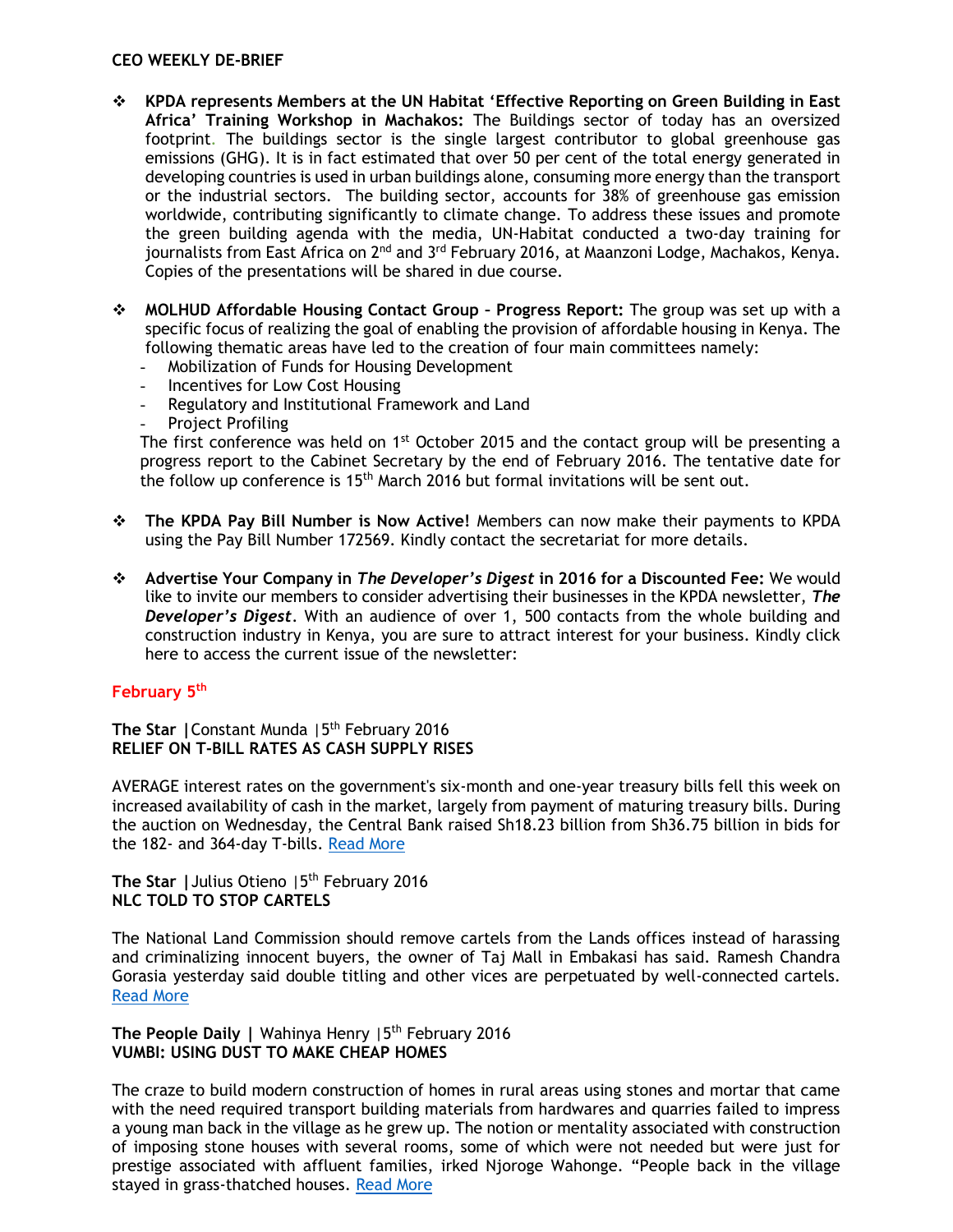### The Standard | Peter Muiruri | 4<sup>th</sup> February 2016 **NCA BOSS: LOCAL CONTRACTORS CAN'T DO BIG PROJECTS**

First, we have set up 20 offices complete with staff across the country. We have managed to push through our regulations through Parliament. In addition, we have registered over 30,000 contractors. We have also accredited about 150,000 construction workers and site supervisors. We have completed the first mapping survey of technical training institutions in Nairobi and a similar exercise is being carried out in the other 46 counties. A comprehensive mapping survey report on training institutions is underway. The objective of this study is to reveal skill gaps in training institutions and come up with policy recommendations. [Read more](file:///C:/Users/KPDA/Downloads/Read%20more%20at:%20http:/www.standardmedia.co.ke/lifestyle/article/2000190474/nca-boss-local-contractors-can-t-do-big-projects)

## **The Standard** | Martin Dias | 4<sup>th</sup> February 2016 **SMART WAYS TO SELL A HOUSE IN A COMPETITIVE MARKET**

What does it take to sell a house fast? It is important to know you cannot just make sales by having many houses (to sell). Houses do not just sell by being displayed at a home expos or being advertised in newspapers and other media. Today's market is very competitive, with numerous agencies selling nearly similar properties. This then means if you have to beat them, you must have the right price. Some of us over price houses, especially in high seasons and end up losing potential buyers. The right price is key, underpricing is not the best option, either. [Read More](file:///C:/Users/KPDA/Downloads/Read%20more%20at:%20http:/www.standardmedia.co.ke/lifestyle/article/2000190476/smart-ways-to-sell-a-house-in-a-competitive-market)

#### **The Standard** | Mkala Mwaghesha|4th February 2016 **APARTMENTS EVERYWHERE, BUT WHERE ARE THE BUYERS?**

While Hass Consult Ltd was releasing the findings of their property index for the fourth quarter of 2015 on Monday last week, Timo Mutua, a caretaker on Kiambu Road, was feeling frustrated. This was as he showed one potential client after another a two-bedroom apartment with little success. That morning alone, three people viewed the house, vacated a few weeks back. None of them committed to occupy it. "There are so many apartments around here and clients have more choices than they did two years ago," says Timo. [Read more](file:///C:/Users/KPDA/Downloads/Read%20more%20at:%20http:/www.standardmedia.co.ke/lifestyle/article/2000190469/apartments-everywhere-but-where-are-the-buyers)

### **The Standard** | Mkala Mwaghesha|4th February 2016 **GRABBED PUMWANI HOSPITAL LAND TO BE REPOSSESSED**

Pumwani Hospital sits on only five acres of the 20 allocated to the hospital in 1979. A visit by the Nairobi County's Health Executive Benard Muya revealed that developers have grabbed part of the land that had been earmarked for expansion of the hospital. "According to the building approval plans in possession of the county government, Pumwani hospital is supposed to occupy 20 acres but only utilises five because the rest has been grabbed," said Muya, adding that those occupying the grabbed land will be evicted and the building on it demolished. [Read More](file:///C:/Users/KPDA/Downloads/Read%20more%20at:%20http:/www.standardmedia.co.ke/lifestyle/article/2000190461/grabbed-pumwani-hospital-land-to-be-repossessed)

### The Star | Chrispinus Wekesa | 4<sup>th</sup> February 2016 **KIDERO STOPS DEVELOPERS ON EASTLEIGH LAND**

The Nairobi government yesterday stopped construction on Eastleigh market land said to have been grabbed. Traders, led by Senator Mike Sonko, marched to City Hall, where they were addressed by Governor Evans Kidero. He said he has ordered all the construction work on the plot to stop. Kidero said the county will ensure the traders get back their land. Sonko said the market should revert to them. [Read](http://www.the-star.co.ke/news/2016/02/04/kidero-stops-developers-on-eastleigh-land_c1288311) More

### **The People Daily | Steve Umidha and Rose Muthoni | 4<sup>th</sup> February 2016 NAIROBI DEVELOPERS PUSH LAND PRICES OUT OF REACH FOR MANY**

Developers say for the past two years, the cost of land has more than tripled and the trend is expected to continue this year. As a result, most Kenyans now prefer to buy a house—mostly apartments—than buying land to put up one because developers are jostling for land to build highdensity apartments or other amenities such as hostels or commercial premises instead of standalone houses or maisonettes. [Read More](http://www.mediamaxnetwork.co.ke/people-daily/197041/nairobi-developers-push-land-prices-out-of-reach-for-many/)